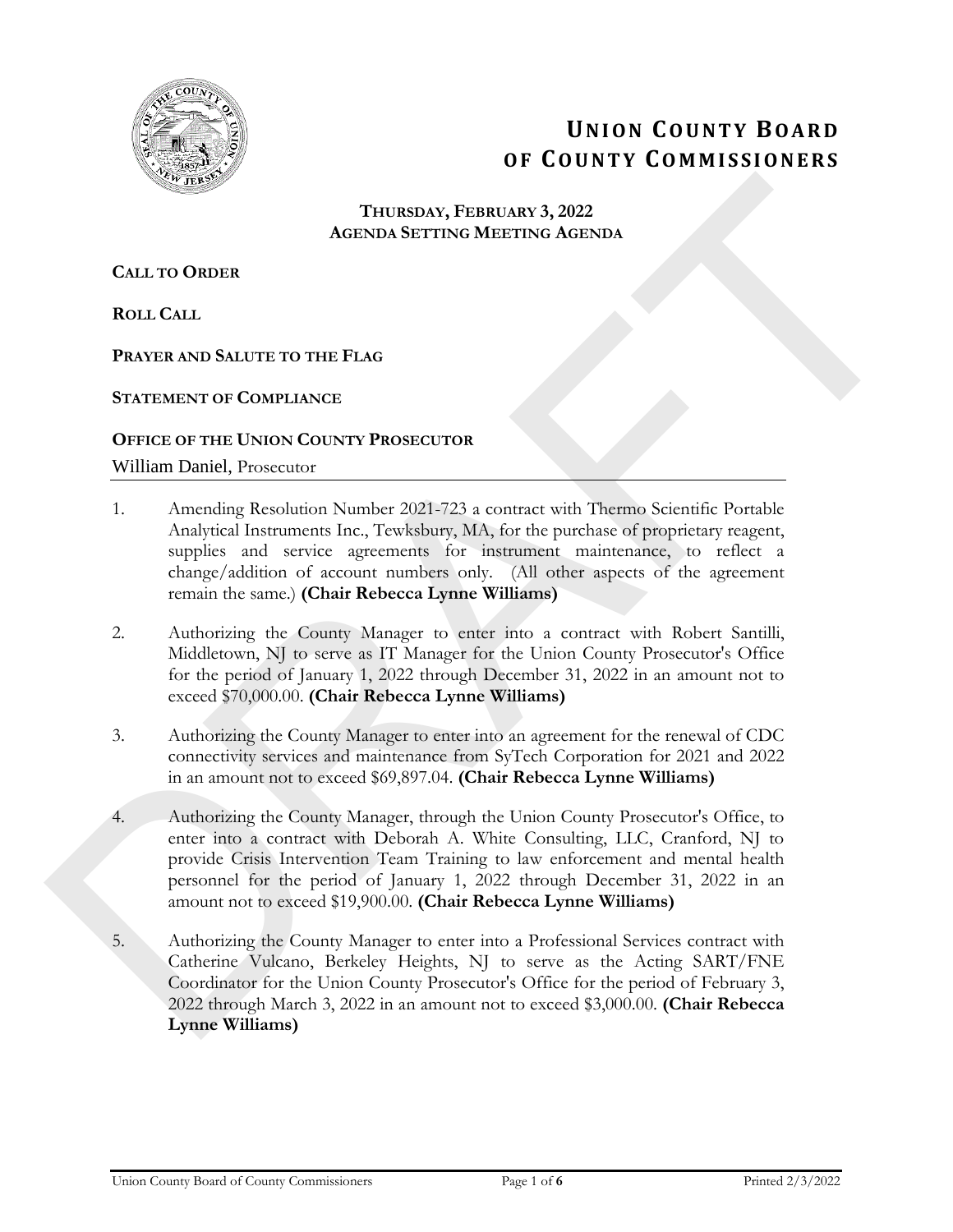# **DEPARTMENT OF ECONOMIC DEVELOPMENT**

## Amy Crisp Wagner, Deputy County Manager/Director

- 1. Authorizing Change Order #1 for a contract awarded to Johnston Communications, through advertised public bidding BA# UCCP 23-2021, Resolution 2021-207 in accordance with the Local Public Contracts Law, N.J.S.A. 40A:11-1 et seq., for electronic network equipment, security and cabling to various County Departments, to increase the contract amount by \$1,642,640.88 for a new contract amount not to exceed \$2,258,840.88. **(Chair Rebecca Lynne Williams)**
- 2. Authorizing the County Manager to enter into a contract with 4Connections, LLC for maintenance and lease of existing fiber optic cable previously installed throughout the City of Elizabeth connecting various County and City buildings for the period of December 1, 2021 through November 30, 2026 in amount not to exceed \$509,258.40. The City of Elizabeth will reimburse the County of Union in the amount of \$267,159.60 for the City's share of usage and maintenance costs during the contract period. **(Chair Rebecca Lynne Williams)** 1. Anderwing Cronge Celubre II for a rounnear ancached to phenome commutivating, the according of the Fig. (2013) MS-Coreagn and the User (and Public Concernent sings, MS-A (0.011-) at swept on each the Coreagn and Celubr
	- 3. Authorizing the County Manager to enter into an agreement with Edmunds GovTech, Northfield, NJ, to provide maintenance and technical support for the County's Financial Accounting and Electronic Requisition System for the period of January 1, 2022 through December 31, 2022, in an amount not to exceed \$21,205.00. **(Chair Rebecca Lynne Williams)**
	- 4. Amending Yr 47 allocation to accept and allocate funds originally awarded in Resolution #2021-583 from the US Department of Housing and Urban Development for HOME-American Rescue Plan (ARP), in an amount not to exceed \$222,816.60. **(Chair Rebecca Lynne Williams)**

## **DEPARTMENT OF HUMAN SERVICES**

## Debbie-Ann Anderson, Director

- 1. Authorizing the County Manager to award year one contracts in accordance with the Three Year 2022-2024 Area Plan for the period of January 1, 2022 through December 31, 2022 in the total amount not to exceed \$4,715,116.00, and further authorizing the transfer of funds among the listed agencies during the contract period should service needs change and/or if any should fail to meet its contractual obligation. **(Commissioner Lourdes M. Leon)**
- 2. Authorizing the County Manager to enter in an agreement with Jaqueline Napper, PsyD, PsyPharm, Plainfield, NJ, to provide psychological services to the patients at Cornerstone Behavioral Health Hospital including weekend psychological care and group sessions, for the period of January 1, 2022 through December 31, 2022, in an amount not to exceed \$15,000.00. **(Chair Rebecca Lynne Williams)**
- 3. Authorizing the County Manager to enter into a contract with The Elizabeth Coalition to House the Homeless, Elizabeth, NJ for the 2022 Homeless Outreach and Shelter Program for the period of January 1, 2022 to June 30, 2022 in the amount of not to exceed \$40,000.00. **(Commissioner Sergio Granados)**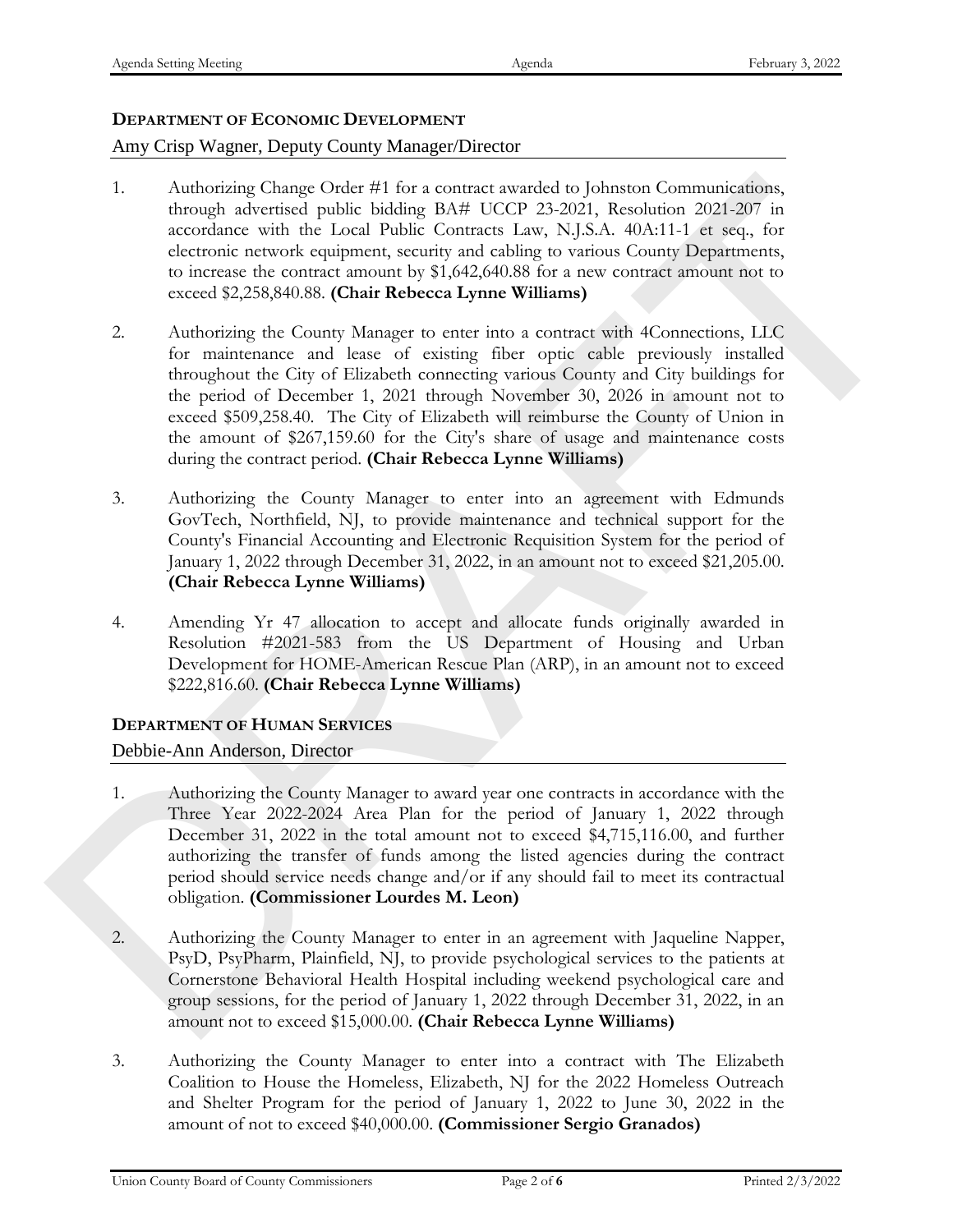- 4. Amending Resolution Number 2021-982 to extend the contract with Center for Family Guidance, PC, Marlton, NJ for five (5) months through June 30, 2022 to provide Administrator services at Cornerstone Behavioral Health Hospital in the amount not to exceed \$68,750.00. **(Chair Rebecca Lynne Williams)**
- 5. Amending Resolution Number 2021-860 and preceding Resolution 2021-476, contract with Geographic Solutions, Palm Harbor, FL for provision of a Workforce Information Management Data System, to change appropriation accounts only. **(Commissioner Sergio Granados)**

#### **DEPARTMENT OF PARKS AND RECREATION**

#### Ron Zuber, Director

1. Amending Resolution Number 2020-689 awarding a contract to Michael Calafati, LLP for additional Architectural Services for Rehabilitation of Two Houses at Historic Deserted Feltville Village in the additional amount not to exceed \$11,000.00 for a total contract amount not to exceed \$103,500.00. **(Commissioner Bette Jane Kowalski)** 5. Amending Resolution Number 2021-860 and preceding Resolution 2021-476,<br>
constrained with Grographic Solutions, Palm Highley, FRI, for provision of a Workforce<br>
Information of amgeneus Data System. to change appropriati

#### **OFFICE OF THE COUNTY COUNSEL**

#### Bruce H. Bergen, County Counsel

- 1. Authorizing the County Manager to enter into agreements with LexisNexis, a division of RELX Inc., for the purchase of law books and materials as is necessary for various departments, constitutional offices and agencies within the County of Union for the period of January 1, 2022 through December 31, 2022 in an amount not to exceed \$57,875.00. **(Chair Rebecca Lynne Williams)**
- 2. Authorizing the County Manager to enter into an Agreement for acquisition of property from the Borough of Roselle Park, designated on the tax map of Roselle Park as Block 424, Lot 1.02 for the sum of \$760,000.00 as per Bond Ordinance. **(Chair Rebecca Lynne Williams)**
- 3. Authorizing the County Manager to enter into an Agreement for acquisition of property from 735 Springfield Avenue, LLC., designated on the tax map of Berkeley Heights as Block 501, Lots 1 and 3 and for the sum of \$2,585,000.00 as per Bond Ordnance. **(Chair Rebecca Lynne Williams)**

#### **COMMISSIONER SPONSORED RESOLUTIONS**

- 1. Resolution offering this Board's deepest condolences to the family of Antonio "Tony" Garay, during their time of sorrow. **(Commissioner James Baker Jr & The Entire Board)**
- 2. Resolution re-appointing John B. Nicholas (Delegate) and Joseph Gallegos (Alternate) to the UC Air Traffic & Noise Advisory Board to represent the City of Summit for a one-year term ending December 31, 2022. **(Commissioner Angela R. Garretson)**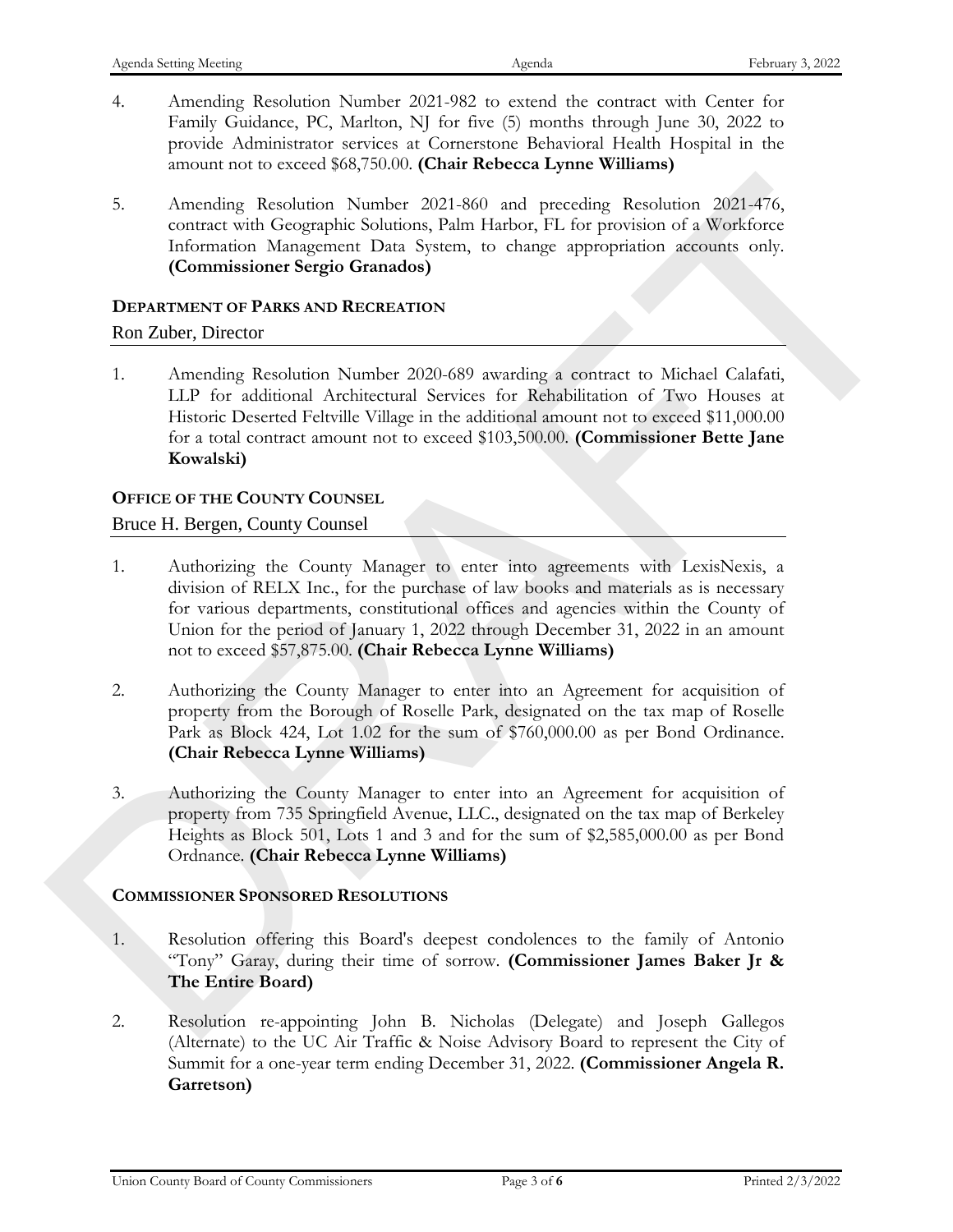- 3. Resolution offering this Board's sincerest condolences to the family of Elide Sertil, during their time of sorrow. **(Commissioner Sergio Granados & The Entire Board)**
- 4. Resolution recognizing the American Heart Association's Go Red campaign observed on Friday, February 4, 2022; and further supporting all endeavors that raise awareness that heart disease remains the leading cause of death for women in the United States, causing 1 in 4 female deaths and more female deaths than all forms of cancer combined. **(Commissioner Kimberly Palmieri-Mouded & The Entire Board)** 4. Resolution recognization the American Untern Association's Go Red complision<br>colored on Figure 1, Pennsity ARC2, and further supporting all endeavors that makes a<br>record on Figure 1, the<br>analysis and more fermionical c
	- 5. Resolution offering this Board's deepest condolences to the family of Virginia M. McKenney, former Mayor of Roselle Park, during their time of sorrow. **(Commissioner Alexander Mirabella & The Entire Board)**
	- 6. Authorizing the County Manager to award a contract to Naviant (formerly Continuum Voice and Data Systems, Inc.), Verona, WI for the purpose of providing software maintenance services for the OnBase Records Management proprietary software system of the County, for the period of January 1, 2022 through December 31, 2022 in an amount not to exceed \$36,352.20. **(Chair Rebecca Lynne Williams)**
	- 7. Resolution congratulating Reverend Dr. Danielle L. Brown on her official installation as the new Pastor of Shiloh Baptist Church in Plainfield. **(Chair Rebecca Lynne Williams & The Entire Board)**
	- 8. Resolution offering this Board's most sincere condolences to the family of, Union County employee Susan Hurley Snodgrass, during their time of sorrow. **(Chair Rebecca Lynne Williams & The Entire Board)**
	- 9. Resolution offering this Board's sincerest condolences to the family of Suzanne Lynn Anderson, of Plainfield, during their time of sorrow. **(Chair Rebecca Lynne Williams & The Entire Board)**
	- 10. Resolution offering this Board's sincerest condolences to the family of Doris Mae Wooten, Plainfield, during their time of sorrow. **(Chair Rebecca Lynne Williams & The Entire Board)**

#### **ADJOURNMENT**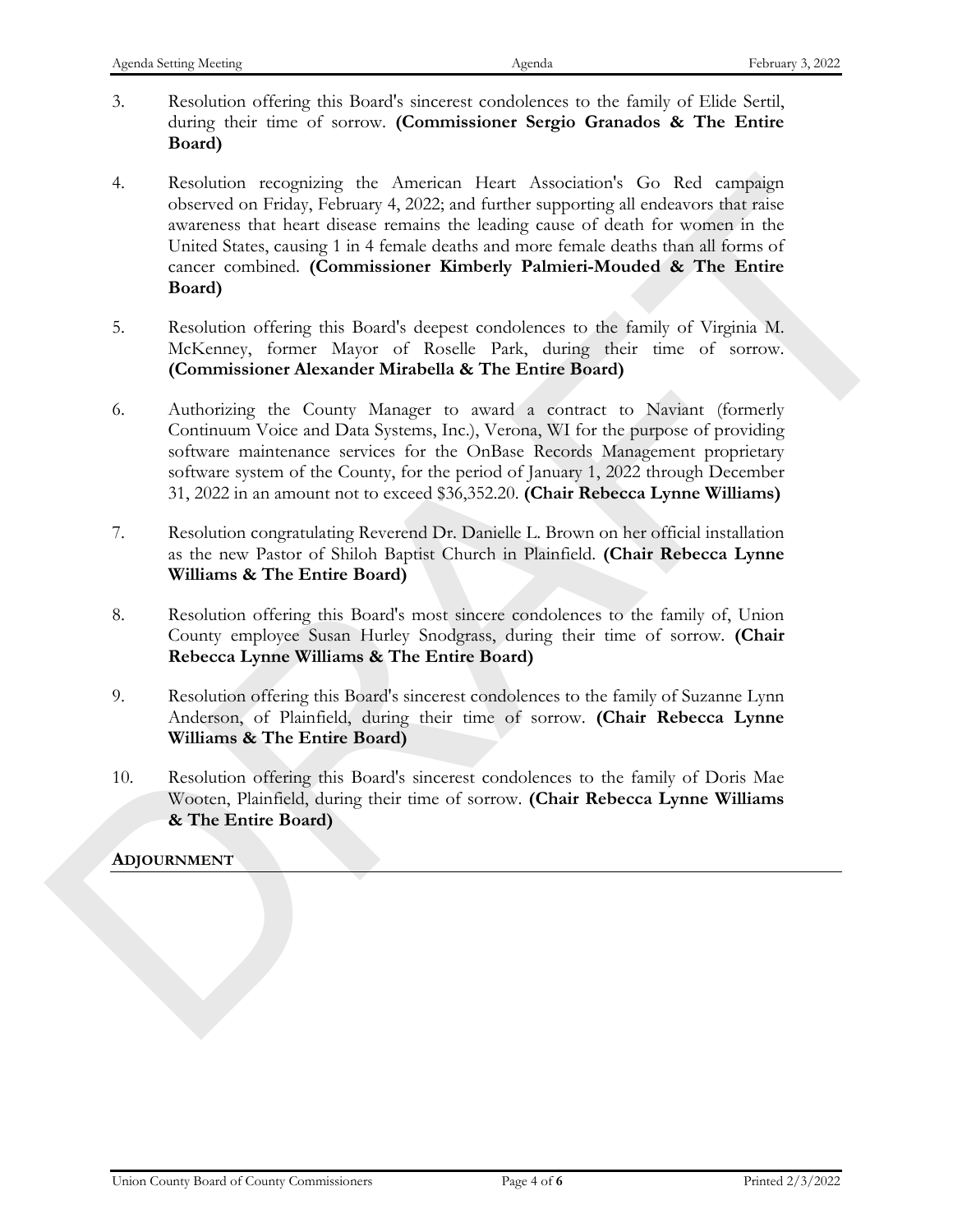# **UNION COUNTY BOARD OF COUNTY COMMISSIONERS 2022 MEETING SCHEDULE**

| <b>AGENDA SETTING SESSION</b> | <b>REGULAR MEETINGS</b> |
|-------------------------------|-------------------------|
| January 20, 2022              | January 20, 2022        |
| February 3, 2022              | February 3, 2022        |
| February 17, 2022             | February 17, 2022       |
| March 3, 2022                 | March 3, 2022           |
| March 24, 2022                | March 24, 2022          |
| April 7, 2022                 | April 7, 2022           |
| April 21, 2022                | April 21, 2022          |
| May 12, 2022                  | May 12, 2022            |
| May 26, 2022                  | May 26, 2022            |
| June 9, 2022                  | June 9, 2022            |
| June 23, 2022                 | June 23, 2022           |
| July 14, 2022                 | July 14, 2022           |
|                               |                         |
| August 11, 2022               | August 11, 2022         |
| September 15, 2022            | September 15, 2022      |
| October 6, 2022               | October 6, 2022         |
| October 20, 2022              | October 20, 2022        |
| November 10, 2022             | November 10, 2022       |
|                               |                         |
| December 1, 2022              | December 1, 2022        |
| December 15, 2022             | December 15, 2022       |

Please note that the County of Union's County Commissioners' meetings are to be regularly held on Thursday evenings and are scheduled to be held on the same evening, with the Agenda Setting Session to commence at 6:00pm and the Regular Meeting to commence as soon as possible after the Agenda Setting Session, unless otherwise noted.

All meetings are to be held in the Commissioner Meeting Room within the Administration Building, 6<sup>th</sup> floor located at 10 Elizabethtown Plaza, Elizabeth New